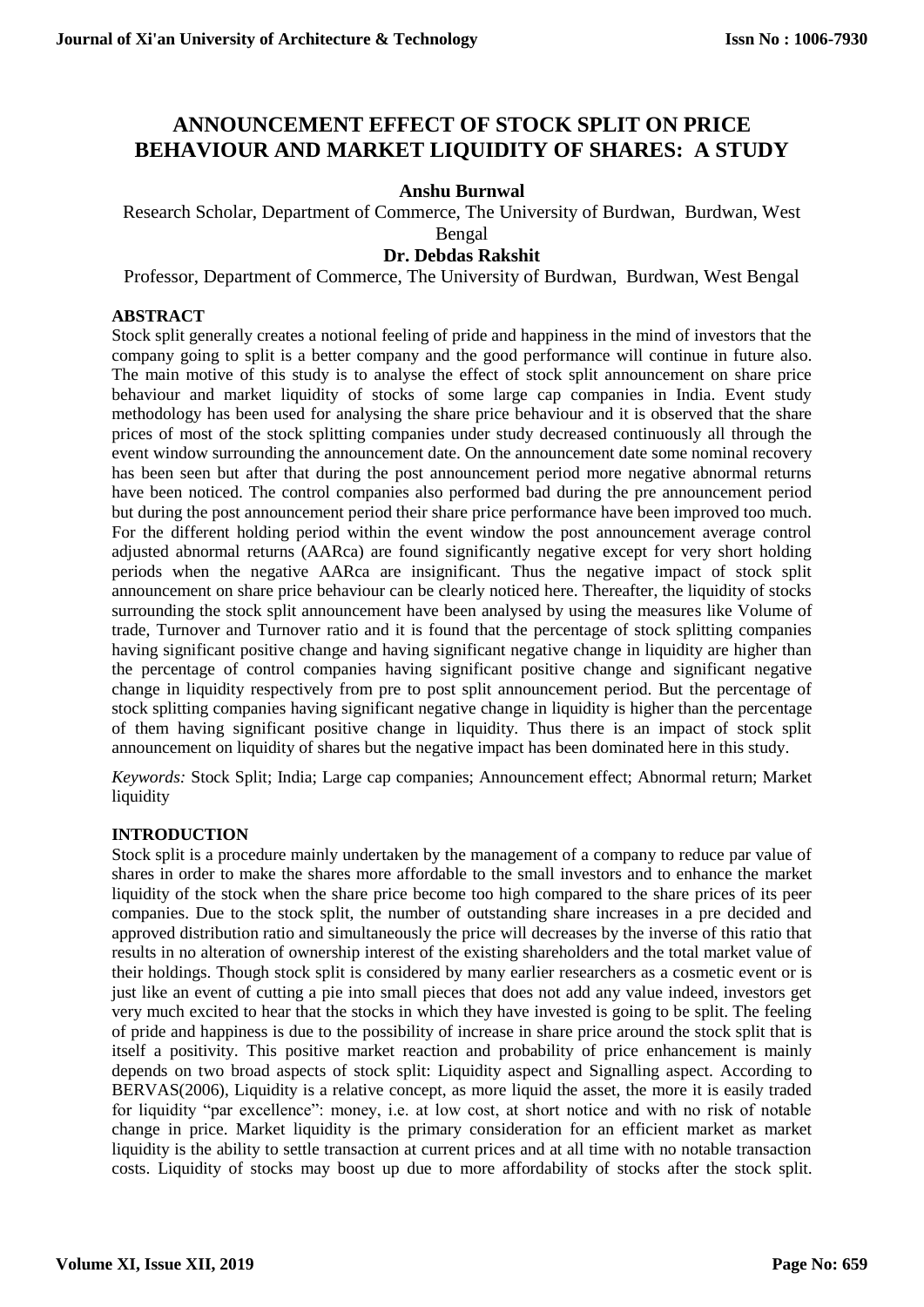Further, the stock split is often perceived by the investors as a positive signal regarding the superior performance and better future prospect of a company which is specified as signalling aspect of stock split. This paper aims to examine the impact of stock split announcement on share price behaviour as well as on market liquidity of shares. This study is fully based on Indian stock market and only the large cap stock splitting companies have been analysed. The control sample methodology has been used in this study so that it will be possible to observe whether the stock splitting companies significantly differ from the non stock splitting companies or not.

The rest of the paper is organised as follows: section **II** consists of the review of earlier literatures on stock split. Section **III** presents the details of objective, database and methodology used in this study. Section **IV** includes the empirical findings of the study and summarisation and section **V** indicates the concluding remarks.

# **II. REVIEW OF LITERATURE**

Earlier, many research studies had been carried on for examining and establishing the different aspects of stock split. The present research work also comes out of those previous research efforts and their findings. The review of some earlier studies is presented here below:

The pioneer and influential study on market reaction to stock split was conducted by Fama, Fisher, Jensen and Roll(1969). According to them stock split tends to occur during general boom period when the stock performs usually well. Their study reveals that return on splitting shares is usually high in the month immediately preceding a split and after the split, the returns on split securities immediately resume their normal relationships to the market return.

Copeland(1979), Lamoureux and Poon(1987) found a reduction in liquidity following a stock split due to increase in Bid-Ask spread and brokerage fee. According to Lamoureux and Poon(1987), market attaches positive value to the split because of its Tax Option impact.

Ohlson and Penman(1985) found that the splitted stocks found significant price reaction on announcement of splits.

Ikenbary, Reinkine and Stice(1996) observed highest excess performance for low book to market(or glamour) stocks. Firms voluntarily splitting to their shares to extremely low prices tended to generate positive announcement return but experienced negative long run performance i.e. sceptical market reaction by these firms.

Desai, Nimalendran and, Venkataraman (1998) suggested that the increase in the number of trades are predominantly noise motivated, or that is an increase in competition between informed traders having substantially similar information.

Tawatnuntachai and D'Mello(1999) suggested that stock split conveys favourable industry-wide information about earning improvement and industry characteristics.

Wulff(2002) argued that in Germany, the announcement effect of stock split was best explained by neglected firm effect.

Mishra(2007) documented a significantly negative effect of stock split on stock returns resulting significant reduction in shareholders wealth.

With respect to the signalling hypothesis, signals considered by the market are the unexpected component of the split factor and there is a statistically significant relation between abnormal returns around the split announcement and the surprise component of the split factor.[Yague,Sala and Fuents(2009)]

Joshipura(2009) found that the positive Average abnormal returns observed on the announcement and effective days of stock split did not sustained and got reversed in less than a week.

Aduda and Carolin (2010) found significant positive liquidity and signalling impact of stock split.

Chavali and Zahid(2011) also found significant positive AAR on the Announcement date and the day immediately before and after the announcement.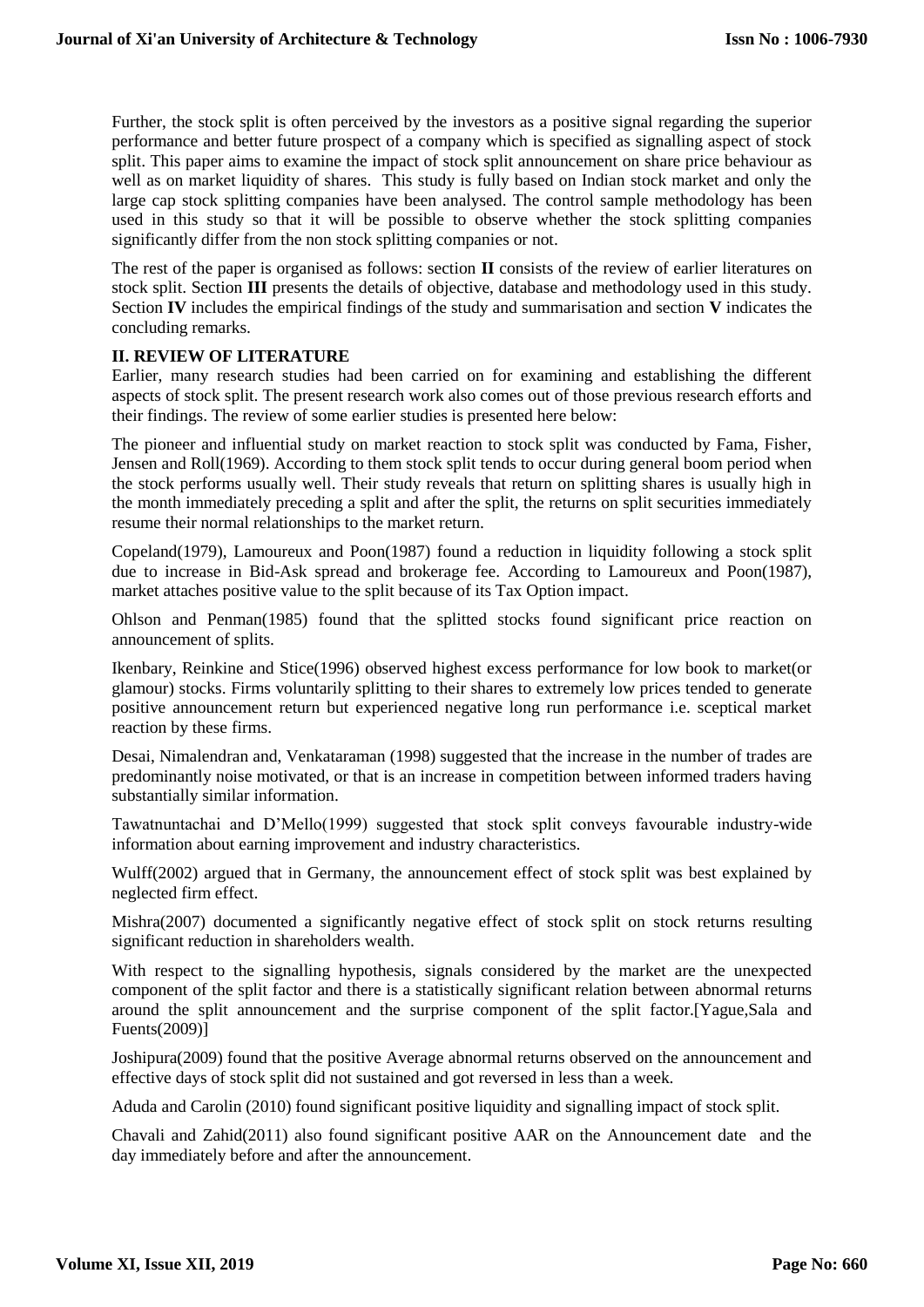Thirunellai (2014) found significant positive excess stock price return over the market in the pre-stock split period but insignificant post split excess return over the market and also found enhancement in liquidity of splitted stocks during short and long run.

# **WEAKNESSES OF THE EARLIER RESEARCHES**

- i) Some of these studies did not control for the potential contamination of other information releases on the stock prices at the split announcement date.
- ii) Most of these studies did not undertaken the control sample methodology in order to specify whether there is any difference between the stock split announcing companies and the control companies.

#### **III. OBJECTIVE OF THE STUDY**

There are two basic objectives of this paper.

- i) To examine the share price reaction to the stock split around the stock split announcement.
- ii) To verify the impact of stock split announcement on stock liquidity.

# **DATABASE AND METHODOLOGY**

The present research study is based on the secondary data which is collected from the official website of the respective sample companies under the study as well as the "Capitaline – 2000 Database package" is used for collecting data on daily share price, volume, turnover, market capitalisation, balance sheet and Account of profit and loss. The www.moneycontrol.com site has also been used in this study.

The sample under study consisted of 20 large cap BSE(Bombay Stock Exchange) listed companies that had undergone for stock split over the period of 10 years from F.Y. 2004-05 to F.Y. 2013-14 and that did not performed any other financial events within the financial year of stock split. Large cap companies have been selected based on their market cap greater than 1000 crore as on 31/3/2015. The study also includes same number of control companies of their respective stock splitting companies. Control companies of each stock splitting companies are selected on the basis of same industry and having approximately the same or next closest market capitalisation as on 31/3/2015. In some cases, the company that did not announce any stock split within the period of six years before and six years after the financial year in which stock split announced by the respective stock splitting company, has been selected as the control company of that stock splitting company. Thus the study is consisted of 20stock splitting companies and 20 control companies i.e. total 40 companies.

# **METHODOLOGY**

#### **Methodology for the analysis of share price reaction**

The widely used standard event study methodology is to be applied in order to assess the impact of stock split. In this study the announcement date of stock split is to be defined as day 0. 20 trading days prior to the announcement date i.e. -20 to -1 is to be considered as pre-event period and 20 days after the announcement date i.e.  $+1$  to  $+20$  is to be taken as post-event period. Thus, the event window of 41trading days (including the announcement day as day 0) is to be considered for the study.

Now, prediction of expected return  $E(R_{it})$  on each security for the test period has been done for the calculation of abnormal return if any. These predictions have based on the weekly data for the estimation period of 1 year prior to the event window. For the calculation of  $E(R_{it})$  the Market Model has been used as it is the most popular benchmark employed in event studies.

As per the Market Model,

 $E(R_{it}) = a_i + b_i R_{mt} + u_i$ 

Where,  $a_{i}$  = Intercept of a straight line or alpha coefficient of i<sup>th</sup>security,

 $b_i$  = Slope of a straight line Beta coefficient of i<sup>th</sup>security,

 $R<sub>mt</sub>=$  Expected return on index (CNX Nifty-50 index) in this study during period "t",

andu $i$ = The independent disturbance term at time t.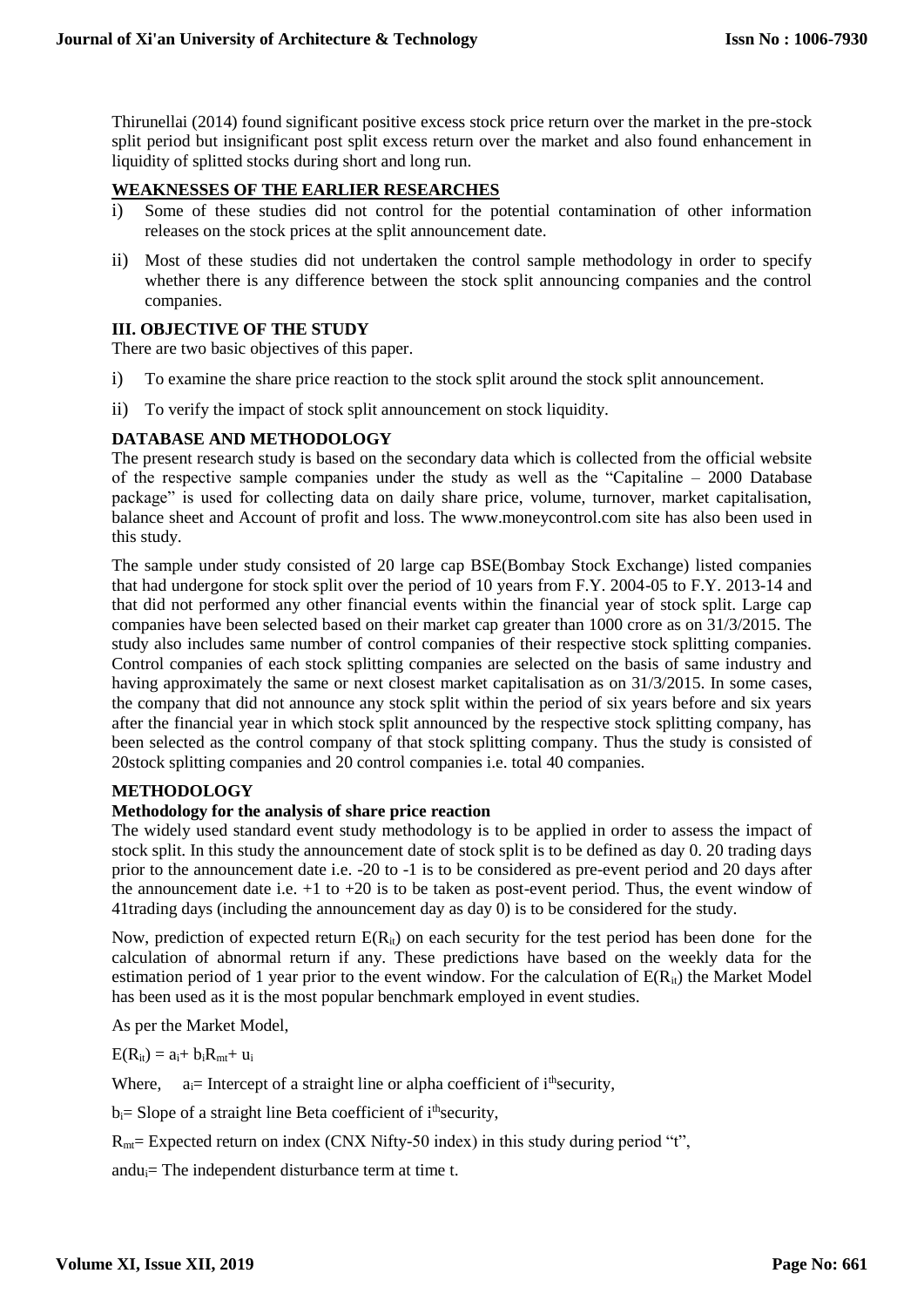Then the abnormal returns are to be identified over the test period for each stock in the sample given by,

 $AR_{it} = R_{it} - E(R_{it})$ 

Where,  $AR_{it} =$  abnormal return on security i at time t,

 $R_{it}$ = Actual return,

and  $E(R_{it}) =$  Expected return of security i.

In the next step, an Average Abnormal Return (AAR) across the sample is to be calculated for each day -20 to +20 days. It requires cumulating the abnormal returns of the company, each day over the test period and is given by,

$$
AARit = \frac{1}{N} \sum_{i=1}^{N} ARit
$$

Where,  $N =$  total number of splits in the sample

 $t =$  days surrounding the announcement day.

After that, in order to observe the impact of split announcement Cumulative Average Abnormal Return (CAAR) has been calculated as follows,

$$
CAARt = \sum_{t=-20}^{+20} AARit.
$$

Now, to study the significance of Average Abnormal Returns t-test has been applied.

In order to analyse the behaviour of ARs during different event windows or different holding periods around the event date, the window test has been performed by considering event windows of 41 days (i.e. day -20 to +20), 31 days (i.e. day -15 to +15), 21 days (i.e. day -10 to +10), 15 days (i.e. day -7 to  $+7$ ), 11 days (i.e. day-5 to  $+5$ ), 7 days (i.e. day-3 to  $+3$ ) and 3 days (i.e. day  $-1$  to  $+1$ ). For the above different event windows mean AAR and CAAR have been computed for the whole event windows and separately for the period before announcement date and period after the announcement date. Lastly, T- Test has been done again in order to test the statistical significance of mean AARs of different holding periods. All the above analysis has been performed separately for the Stock splitting companies, Control companies and also for the Control Adjusted stock splitting companies.

#### **Methodology for the analysis of liquidity impact of stock split**

To measure the change in liquidity of stocks around the stock split announcement, the liquidity indicators like daily volume of trade, day wise turnover and day wise turnover ratio are firstly calculated and then compared for 20 days before and 20 days after the stock split announcement date. As volume of trade and turnover are in absolute value, a relative measure of liquidity should be used. So the turnover ratio (i.e. turnover/market capitalisation  $*100$ ) is also considered as a liquidity measure in this study. Thereafter, the same measures are also computed for the respective control companies and compared for the same period in order to see the real impact of stock split on liquidity. To judge the statistical significance of the change in liquidity measures, Paired T-test has been performed.

#### **IV. EMPIRICAL FINDINGS**

#### **IV.1.A Share price behaviour of stock splitting companies around the announcement date of stock split**

The cross sectional AARs and CAARs of the total stock splitting companies for the 41 days event window (i.e. day -20 to day  $+20$ ) surrounding the announcement date along with statistics like T values, P values and along with the percentage of companies having positive ARs on each day of the event window have been shown in Table: 4.1.i. From the table it is clear that except day -12 and day 0 i.e. the announcement day, for all the days during the event window the AARs have been negative. During pre-announcement period, for 7 days (i.e. day -17, day -16, day -15, day -11, day -8, day -4, and day -2) the negative AARs are found statistically significant whereas, during the post announcement period, negative AARs have been seen significant for 6 days (viz. day +4, day +9, day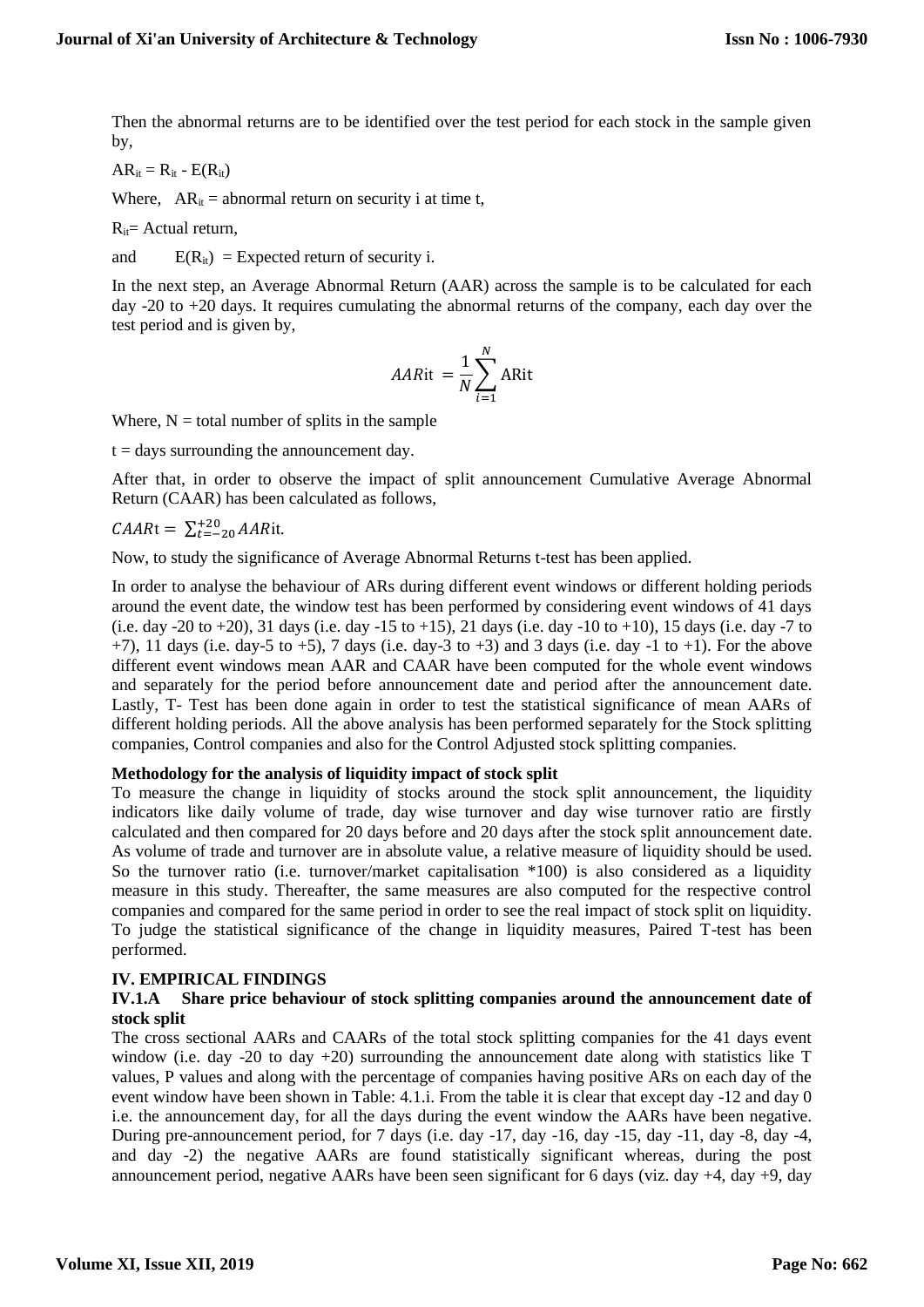$+12$ , day  $+13$ , day  $+17$ , and day  $+18$ ). The positive AARs observed on day  $-12$  (i.e. 0.06%) and on day 0(i.e. 0.03%) are found insignificant. The highest i.e. 50% of the stock splitting companies having positive abnormal returns has been observed on announcement day of stock split whereas, the lowest percentage of stock splitting companies (i.e. only 15%) having positive abnormal returns has been noticed on day  $-8$ , day  $+9$  and day  $+15$ . During the whole event window the CAAR remained negative. From day -20 to day -1, the CAAR has been found -17.33% that recovered nominally to - 17.30% on the announcement day and up to day +20 i.e. up to the last day of the event window it become much more i.e. -38.11%.

From the window test results as presented in Table: 4.1.iii, It is observed that for all the different holding periods the mean AARs have been negative as well as significant except for the small holding periods of day -3 to -1, day +1 to +3 and day -1 to +1, the negative mean AARs have been found statistically insignificant. During the standard event window of day -20 to day +20 surrounding the announcement date, the pre-announcement mean AAR and CAAR (i.e. for the period of day -20 to - 1) have been -0.87% and -17.33% respectively and during post announcement period (i.e. day +1 to +20) those are found -1.04% and -20.81% respectively. Similarly for all the shorter event windows, the post announcement mean AARs and CAARs have been more negative compared to those for the pre announcement period. Thus, it is revealed that market reacts negatively around the announcement day of stock split. Except for two days (day -12, and day 0), the shareholders wealth has been highly reduced all through the event window.

# **IV.1.B Share price behaviour of the control companies around the stock split announcement date**

The cross sectional AARs and CAARs of the control companies for the 41 days event window surrounding the announcement date of stock split has been given also in Table: 4.1.i. From the table it has been seen that during the pre announcement period only for two days (i.e. day -19 and day -12) and during post announcement period only for 6 days (i.e. day  $+4$ , day  $+7$ , day  $+8$ , day  $+10$ , day  $+14$ , and day +15) the AARs have been positive though, none of them are significant. Out of the negative AARs during pre announcement period, for 4 days (i.e. day -15, day -11, day -7 and day -5) those are found significant and during the post split announcement period those are found significant for 3 days (i.e. day  $+12$ , day  $+17$ , and day  $+20$ ). On the announcement day, the negative AAR of  $-0.32\%$  has been noticed when 40% of the control companies have shown positive abnormal returns. Considering the CAAR, only for three days during the pre announcement period i.e. from day -19 to day -17 the CAAR has been positive but after that for all the days during the event window the CAAR remained negative. Up to the day immediately before the announcement day i.e. from day -20 to day -1, the negative CAAR has been -14.69% and up to the last day of the event window i.e. on day +20, it becomes -24.22%. The highest i.e. 55% of the control companies having positive abnormal returns has been observed on day -12 and the lowest i.e. only 15% of the control companies having positive abnormal returns has been noticed on the next day i.e. day -11. The comparative trend of AAR of the stock splitting companies and that of the control companies and comparative trend of CAAR of the stock splitting companies and that of the control companies for the 41 days event window can be clearly observed in Figure 4.1.a and Figure 4.1.b respectively.

Now considering the different holding periods as shown in the window test table 4.1.iii, it is seen that for all the different event windows, the post announcement negative mean AARs and CAARs have been found much lower than the pre announcement mean AARs and CAARs which is just the reverse of that has been observed in case of the stock splitting companies. Even for the standard event window of day  $-20$  to day  $+20$ , the pre announcement negative mean AAR and CAAR have been -0.73% and -14.69% respectively those are found much lower i.e. -0.46% and -9.22% respectively during the post announcement period.

#### **IV.1.C Control adjusted share price behaviour of the stock splitting companies around the stock split announcement date**

In order to contaminate the industry specific factors and to see clearly the share price behaviour of the stock splitting companies as compared to their control companies, the analysis of control adjusted abnormal returns has been done in this study. The control adjusted AAR i.e. AARca , control adjusted CAAR i.e. CAARca along with other statistics for the 41 days event window surrounding the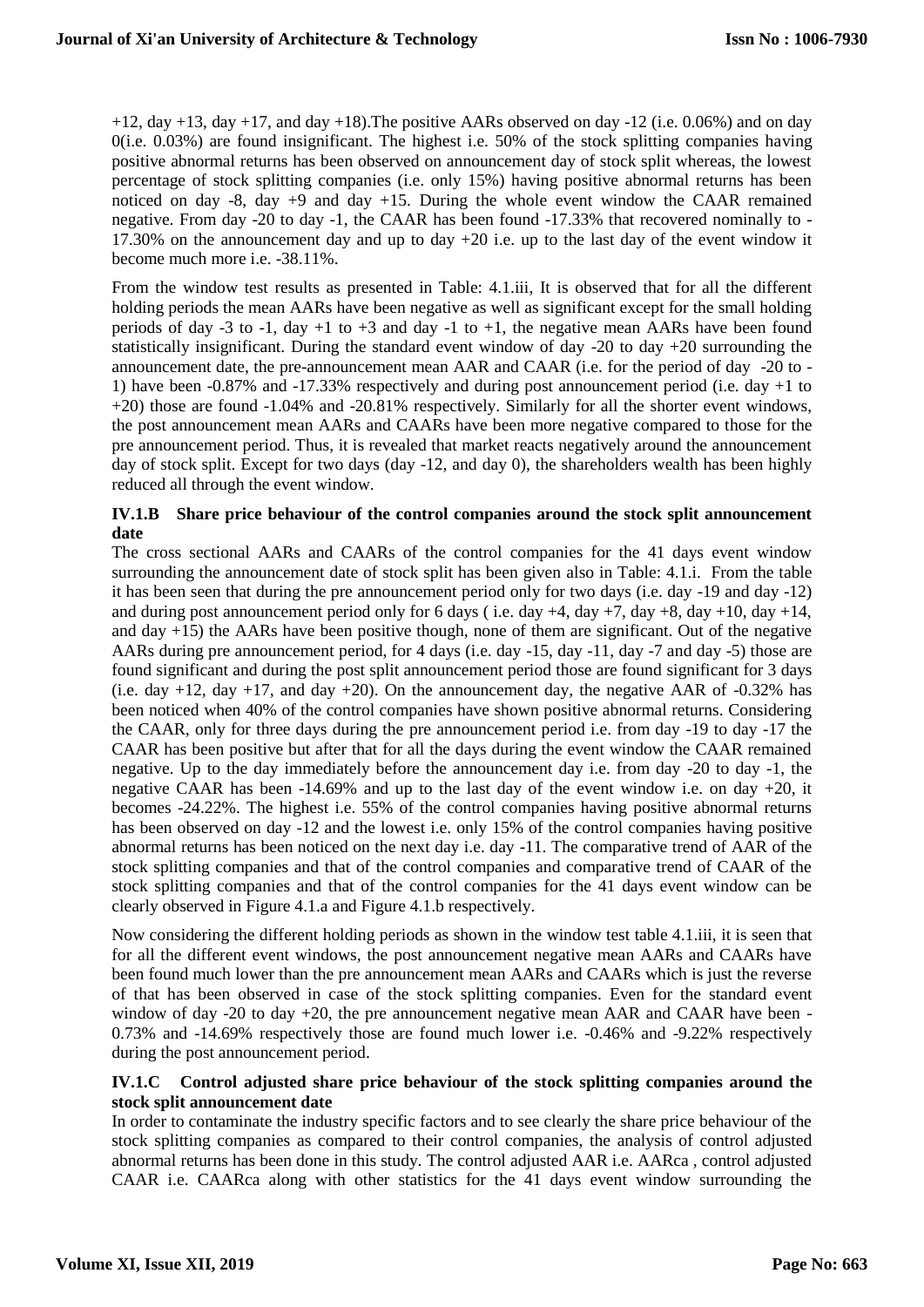announcement day of stock split have been given in Table: 4.1.ii and the trend of AARca for the above event window has been presented in Figure 4.1.c. From the table it is very clear that during the pre announcement period for 10 days out of 20 days (i.e. day -15, day -14, day -13, day -11, day -7, day -6, day -5, day -4, day -2, day -1) the AARca have been positive and also on the announcement day positive AARca of 0.35% has been noticed. During the post announcement period, only for last two days the AARca have been positive (i.e. on day  $+19$  and day  $+20$ ) but none of the positive and negative AARca has been found significant during the whole event window. Further, it is also observed that the CAARca remain negative for the whole event window. During the pre announcement period i.e. upto day -1, the negative CAARca of -2.64% has been noticed that nominally reduced to -2.29% on the announcement day but upto the last day i.e. day +20, it become much more negative i.e. -13.88%. This trend of CAARca has been graphically shown in Figure 4.1.d. Thus before the stock split announcement, the stock splitting companies have shown bad performance and after the stock split announcement, the stock splitting companies have lost their share holders wealth immensely i.e. much more destruction in their share price performance has been noticed compared to their control companies. The highest percentage of companies having abnormal returns more than their control companies i.e. positive ARca has been 75% that is observed on day -15 and the lowest of that has been 25% observed on day -20, day  $+4$  and day  $+10$ .

There after considering the different holding periods as shown in the window test Table: 4.1.iii, it is seen that except the standard event window of day -20 to +20, for all the shorter event windows the pre announcement mean AARca and CAARca have been positive but for all the event windows, the post announcement mean AARca and CAARca have been negative even the AARca and CAARca for the pre announcement and those for the post announcement period have been widely differ. Only for the event window of 41 days, the negative mean AARca and CAARca have been significant. Whereas, for all the different event windows the pre announcement mean AARca have been insignificant but the post announcement mean AARca have been negative as well as highly significant except the very short event windows of day -5 to +5, day -3 to +3 and day -1 to +1.

#### **IV.2 Announcement effect of stock split on liquidity of shares**

The summary of paired T test result of change in liquidity measures like Turnover ratio, Volume of trade and Turnover of the stock splitting companies from 20 days pre to 20 days post the stock split announcement date has been presented in Table: 4.2. From the table it is clearly revealed that 45% of the stock splitting companies have shown insignificant change in the turnover ratio whereas, only 20% of them are having significant positive change and the remaining 35% of the stock splitting companies have shown significant negative change in their turnover ratio from pre to post stock split announcement period. On the other hand, the percentage of control companies having significant positive change, significant negative change and insignificant change in their turnover ratio, in their volume of trade and in their turnover are found same. Most of the control companies (i.e. 70%) have shown insignificant change in all the three measures where, only 10% of the control companies are having significant positive change and the remaining 20% of them are having significant negative change in all the above three measures of liquidity from pre to post announcement period.

Now, considering the change in volume of trade of the stock splitting companies it has been seen that 50% of the stock splitting companies have depicted insignificant change in their volume of trade where only 20% of them have shown significant positive change in their volume and the remaining 30% of them have shown significant negative change in their volume of trade.

Similarly in case of change in turnover, most of the stock splitting companies (i.e. 65%) are having insignificant change in their turnover. Whereas, again 20% of the stock splitting companies have shown significant positive change and the remaining 15% have faced significant negative change in volume. Thus, only in case of change in turnover of the stock splitting companies, the percentage of companies having significant negative change is less than the percentage of companies having significant positive change though, the percentage of stock splitting companies having insignificant change in turnover is much higher as that has been observed in case of change in turnover ratio and volume.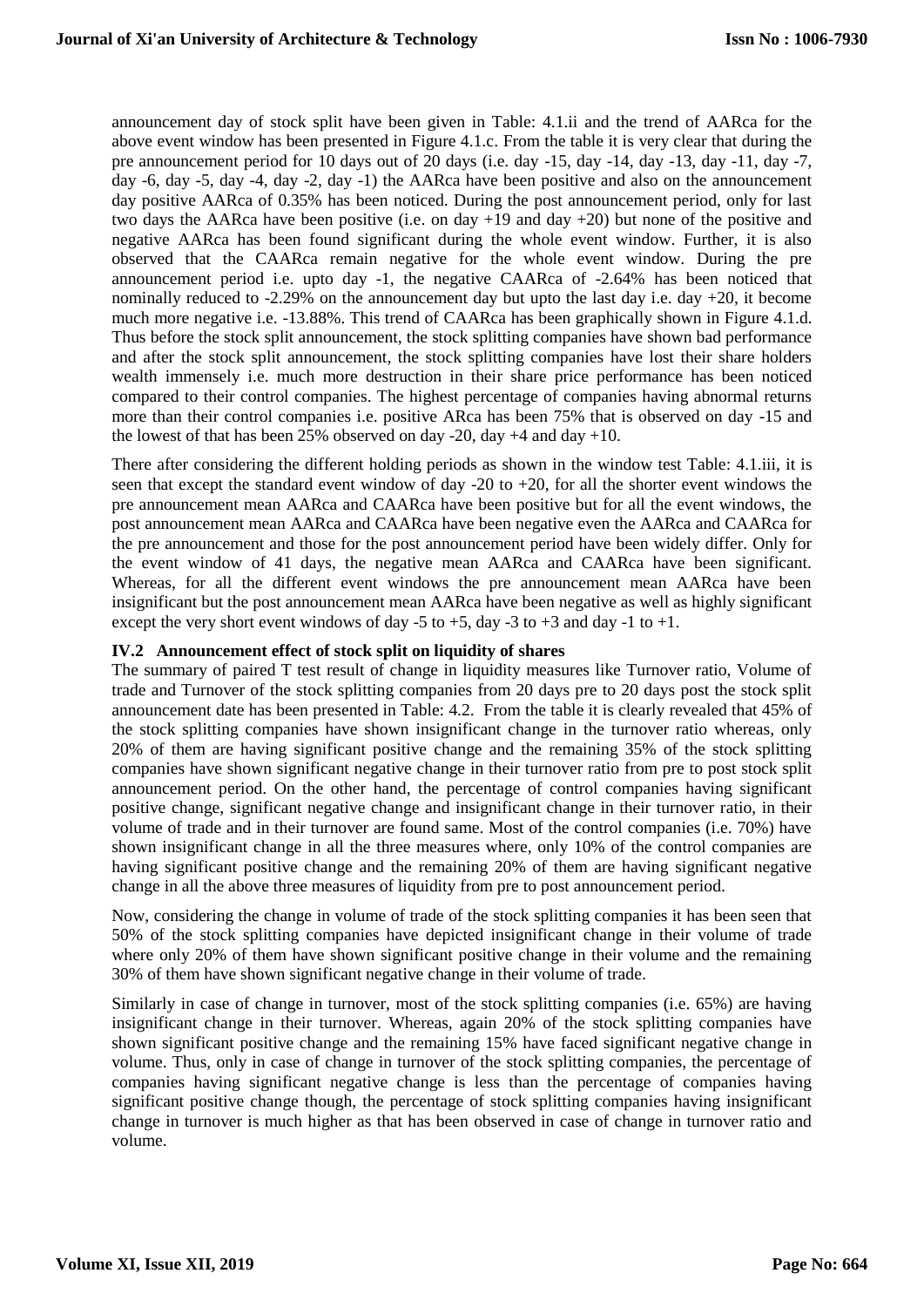On average, the percentage of stock splitting companies having insignificant change in liquidity from pre to post split announcement period is 53.33% that is found much higher i.e. 70% in case of control companies. Whereas, the percentage of stock splitting companies having significant positive change in liquidity is 20% and also having significant negative change in liquidity is 26.67% are found higher than the percentage of control companies having significant positive change in liquidity (i.e. 10%) and the percentage of control companies having negative change in liquidity (i.e. 20%) respectively.

Thus there is an announcement impact of stock split on liquidity of the stock splitting companies has been noticed but the impact is both positive and negative. Even the negative impact of stock split on liquidity is dominating here in this study.

# **V. CONCLUDING REMARKS**

A company conducts stock split generally to boost the liquidity of the shares as well as for so many reasons related to pricing. Stock split creates a notional feeling in the minds of the investors that the company going to split is certainly a very good company having higher share prices compared to its peer companies and after stock split, the shares of this well performing companies can be purchased in lower prices and thereafter the share price again will go up due to the companies better performance in future also.

Now, in this study the above aspects of stock split has been tried to explore by analysing the market reaction to stock split surrounding the announcement date of stock split as well as announcement impact of stock split on liquidity of shares. From the analysis of share price performance it is observed that all through the event window surrounding the announcement date, the share prices of most of the stock splitting companies decreased continuously. During the post announcement period more negative abnormal returns have been observed. In case of control companies also the share prices have been reduced highly during the pre announcement period but good recovery had been seen during the post announcement period as negative abnormal returns become much lower. The trend of AARca and CAARca clearly indicates bad share price performance of both the stock splitting companies and their control companies during the pre announcement period even the stock splitting companies have been worse than the control companies to some extent but during the post announcement period the share price performance of control companies have been improved too much whereas the abnormal returns of the stock splitting companies continued to decrease highly. Hence, the share holders wealth of the stock splitting companies have been highly diluted continuously during the post split period also. Therefore, an investor can not earn abnormal gain even, he has to lose his wealth significantly much more by investing or holding the shares of stock splitting companies for the different holding periods surrounding the announcement date of stock split especially during the post announcement period as compared to the investors those have invested or held the shares of non stock splitting companies during that period. Thus, negative impact of stock split announcement on share price performance of the stock splitting companies can be clearly noticed here.

Further, the percentage of stock splitting companies having insignificant change in liquidity is much lower than the percentage of control companies having insignificant change in liquidity which indicates that there is an impact of stock split announcement on liquidity shares but the domination of negative impact of stock split announcement on liquidity of shares has been noticed here in this study though the percentage of stock splitting companies having positive and negative change in liquidity is higher than the percentage of control companies having positive and negative change in liquidity of shares but the percentage of stock splitting companies having negative change in liquidity is found higher than the percentage of them having positive change in liquidity of shares.

# **REFERENCES**

- 1. **Aduda, J.O, and Caroline, C (2010), "Market reaction to Stock Split: Empirical evidence from Nairobi Stock Exchange",** *African Journal of Business and Management***, Vol. 1, pp. 165-184.**
- 2. **Bervas, A (2006), "Market Liquidity and its Incorporation into Risk Management",**  *Financial Stability Review,* **No. 8, pp.63-79.**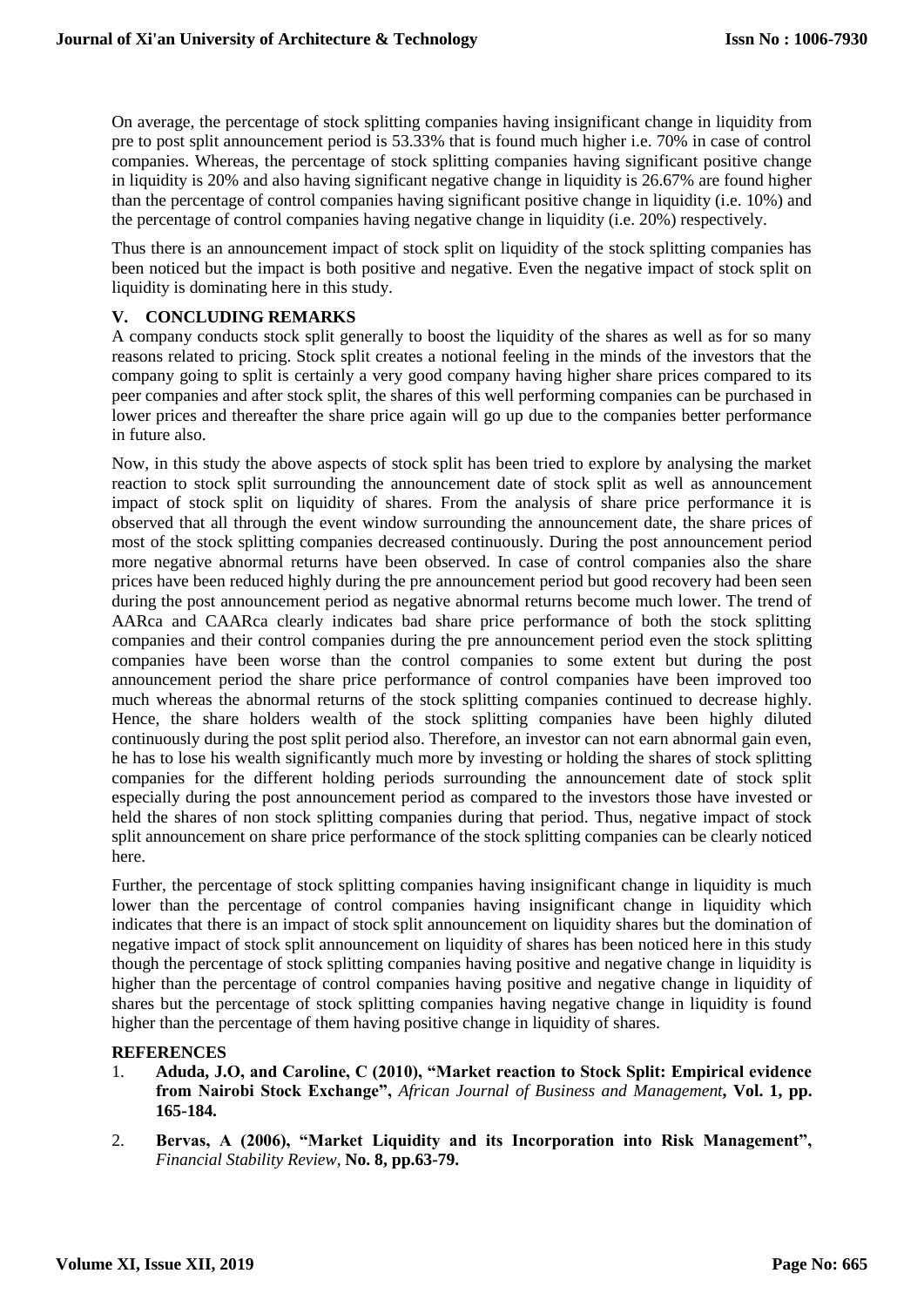- 3. **Burnwal, A (2018), "Share Price Reaction to the Stock Split Announcements in India: A Comparative Analysis of Three Different Time Periods",** *Journal of Management Research and Analysis***, Vol 05, Issue 03, pp. 49-60**
- 4. **Burnwal, A, and Rakshit, D (2018), " Liquidity and Signalling Aspects of Stock Split: A Study with Reference to Select Indian Companies",** *International Journal of Research in Management and Social Science***, Vol. 6, Issue 1(II), pp.5-24.**
- 5. **Burnwal, A, and Rakshit, D (2018), "Linkage Between Stock Split and Corporate Financial Performance: Some Evidence from India",** *International Journal of Current Advanced Research,* **Vol. 7, Issue 2(D), pp. 9835-9844.**
- 6. **Chavali, K. and Zahid, Z. (2011), "Impact of stock splits on stock price performance of selected companies in Indian context",** *Afro-Asian J. Finance and Accounting***, Vol. 2, No. 3, pp.270–282.**
- 7. **Copeland, T.E (1979), "Liquidity Changes Following Stock Split",** *The Journal of Finance***, Vol. 34, No. 1, pp.115-141.**
- 8. **Desai, A.S, Nimalendran, M, and Raman, S.V (1998), "Changes in Trading Activity following Stock Splits and their effect on Volatility and the Adverse Information Component of the Bid-Ask Spread",** *Journal of Financial Research***, Vol. 21, Issue 2, pp.159-183.**
- 9. **FAMA, E.F, Fisher, L, Jensen, M.C, and Roll, R (1969), "The Adjustment of Stock Prices to New Information"** *International Economic Review***, Vol. 10, No. 1, pp.1-21.**
- 10. **Ikenbery, D.L, Rankine, G, and Stice, E.K (1996), "What Do Stock Splits Really Signal?",** *The Journal of Finance and Quantitative***, Vol. 31, No. 3.**
- 11. **Joshipura, M (2009), "Price and Liquidity effects of Stock Split: An empirical evidence from Indian Stock Market",** *Indian Journal of Finance***, Vol. 3(10).**
- 12. **Lamoureux, C.G, and Poon, P (1987), "The Market Reaction to Stock Splits",** *The Journal of Finance***, Vol. 42, No.5, pp.1347-1370.**
- 13. **Mishra, A.K (2007), "The Market Reaction to Stock Split: Evidence from India",***International Journal of Theoretical and Applied Finance***, Vol. 10, No. 2, pp.251-271.**
- 14. **Ohlson, J.A, and Penman, S.H (1985), "Volatility Increases Subsequent to Stock Splits: An Empirical Aberration",** *Journal of Financial Economics,* **Vol. 14, No. 2, pp. 251-266.**
- 15. **Rakshit, D, and Burnwal, A (2016), "Liquidity Impact of Stock Split: An Empirical Study of Select Indian Companies",** *Business Spectrum***, Vol. VI, No. 2, pp.1-15.**
- 16. **Tawatnuntachai, O, and D'Mello, R (2002), " Intra-Industry Reactions of Stock Split Announcements",** *Journal of Financial Research***, Vol. 25, Issue 1, pp.39-57.**
- 17. **Thirunellai, S (2014), "Stock Split: Reasons and Valuation Effect",** NSE Working Paper.
- 18. **Wulff, C (2002), "Market Reaction to Stock Splits: Evidence from Germany",**  *Schmalenbach Business Review***, Vol. 54, pp.270-297.**
- 19. **Yague, J, Sala, J.C.G, and Fuents, F.P (2009), "Stock Split Size, Signalling and Earning Management: Evidence from the Spanish Market",** *Global Finance Journal***, Vol. 20, Issue 1, pp.31-47.**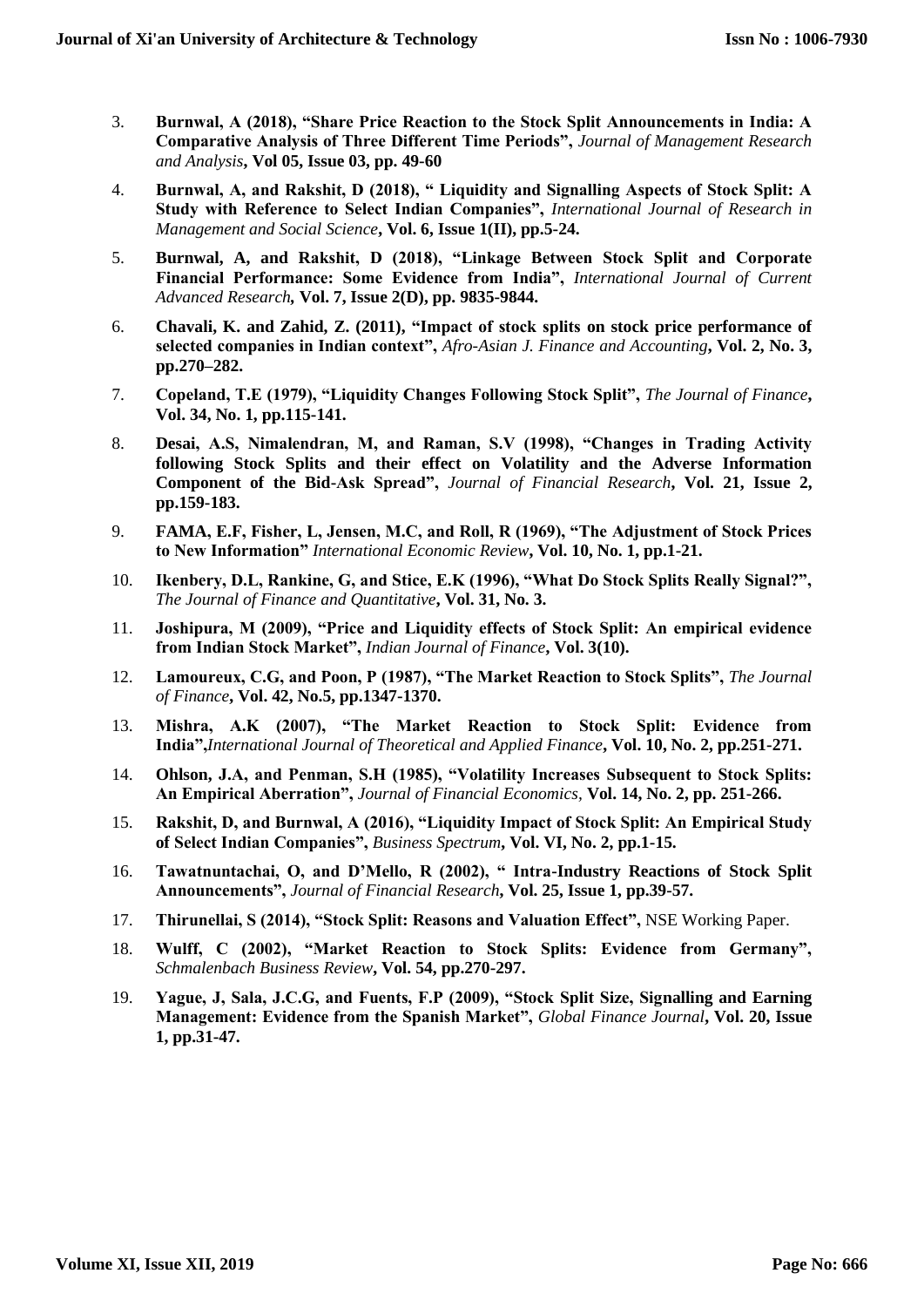Table 4.1.i: Cross-sectional Average Abnormal Returns (AARs) and Cumulative Average Abnormal Returns (CAARs) with other Statistics of the Total Stock Splitting Companies and Total Control Companies surrounding the Stock Split Announcement Date

| <b>Stock splitting companies</b>                         |                        |                        |                      |              |                                                 |                     | <b>Control Companies</b> |                  |              |                                                         |  |
|----------------------------------------------------------|------------------------|------------------------|----------------------|--------------|-------------------------------------------------|---------------------|--------------------------|------------------|--------------|---------------------------------------------------------|--|
| <b>Days Relative</b><br>to Split<br>Announcement<br>Date | <b>AAR</b>             | <b>CAAR</b>            | t value              | p<br>value   | $%$ of<br>companies<br>having<br>positive<br>AR | AAR                 | <b>CAAR</b>              | t value          | p<br>value   | $%$ of<br>companies<br>having<br>positive<br>${\bf AR}$ |  |
| Day - $20$                                               | $-0.0092$              | $-0.0092$              | $-1.764$             | .094         | 35.00                                           | $-0.0044$           | $-0.0044$                | $-598$           | .557         | $\overline{40.00}$                                      |  |
| Day -19                                                  | $-0.0094$              | $-0.0186$              | $-1.740$             | .098         | 20.00                                           | 0.0101              | 0.0057                   | .910             | .374         | 50.00                                                   |  |
| Day $-18$                                                | $-0.0075$              | $-0.0261$              | $-1.833$             | .083         | 20.00                                           | $-0.0024$           | 0.0033                   | $-.506$          | .618         | 35.00                                                   |  |
| Day -17                                                  | $-0.0191$              | $-0.0453$              | $-3.982$             | .001         | 25.00                                           | $-0.0015$           | 0.0018                   | $-.136$          | .893         | 25.00                                                   |  |
| Day -16                                                  | $-0.0098$              | $-0.0551$              | $-2.390$             | .027         | 25.00                                           | $-0.0035$           | $-0.0017$                | $-454$           | .655         | 50.00                                                   |  |
| Day $-15$                                                | $-0.0162$              | $-0.0713$              | $-3.603$             | .002         | 20.00                                           | $-0.0238$           | $-0.0255$                | $-4.254$         | .000         | 20.00                                                   |  |
| Day -14                                                  | $-0.0076$              | $-0.0789$              | $-1.155$             | .263         | 25.00                                           | $-0.0099$           | $-0.0354$                | $-1.578$         | .131         | 35.00                                                   |  |
| Day $-13$                                                | $-0.0045$<br>0.0006    | $-0.0834$              | $-.796$              | .436<br>.920 | 40.00                                           | $-0.0050$           | $-0.0404$                | $-.611$<br>.230  | .549<br>.821 | 40.00<br>55.00                                          |  |
| Day $-12$<br>Day -11                                     | $-0.0122$              | $-0.0827$<br>$-0.0950$ | .102<br>$-3.078$     | .006         | 40.00<br>25.00                                  | 0.0013<br>$-0.0197$ | $-0.0390$<br>$-0.0588$   | $-3.890$         | .001         | 15.00                                                   |  |
| $Day - 10$                                               | $-0.0107$              | $-0.1057$              | $-2.065$             | .053         | 25.00                                           | $-0.0022$           | $-0.0610$                | $-261$           | .797         | 35.00                                                   |  |
| Day $-9$                                                 | $-0.0112$              | $-0.1169$              | $-2.076$             | .052         | 25.00                                           | $-0.0078$           | $-0.0688$                | $-1.258$         | .224         | 30.00                                                   |  |
| Day -8                                                   | $-0.0093$              | $-0.1262$              | $-2.442$             | .025         | 15.00                                           | $-0.0052$           | $-0.0740$                | $-.893$          | .383         | 40.00                                                   |  |
| Day -7                                                   | $-0.0066$              | $-0.1328$              | $-1.012$             | .324         | 35.00                                           | $-0.0140$           | $-0.0880$                | $-3.429$         | .003         | 20.00                                                   |  |
| Day -6                                                   | $-0.0009$              | $-0.1337$              | $-101$               | .920         | 30.00                                           | $-0.0016$           | $-0.0896$                | $-231$           | .820         | 35.00                                                   |  |
| Day $-5$                                                 | $-0.0104$              | $-0.1441$              | $-2.343$             | .030         | 30.00                                           | $-0.0129$           | $-0.1024$                | $-2.228$         | .038         | 35.00                                                   |  |
| Day -4                                                   | $-0.0002$              | $-0.1442$              | $-.049$              | .961         | 45.00                                           | $-0.0139$           | $-0.1164$                | $-1.409$         | .175         | 35.00                                                   |  |
| Day $-3$                                                 | $-0.0144$              | $-0.1586$              | $-3.029$             | .007         | 20.00                                           | $-0.0100$           | $-0.1264$                | $-1.616$         | .123         | 25.00                                                   |  |
| Day $-2$                                                 | $-0.0077$              | $-0.1663$              | $-0.886$             | .387         | 30.00                                           | $-0.0115$           | $-0.1379$                | $-1.568$         | .133         | 40.00                                                   |  |
| $Day -1$                                                 | $-0.0069$              | $-0.1733$              | $-1.682$             | .109         | 30.00                                           | $-0.0090$           | $-0.1469$                | $-1.396$         | .179         | 20.00                                                   |  |
| Day 0                                                    | 0.0003                 | $-0.1730$              | .036                 | .972         | 50.00                                           | $-0.0032$           | $-0.1501$                | $-0.599$         | .556         | 40.00                                                   |  |
| $Day + 1$                                                | $-0.0034$              | $-0.1764$              | $-.457$              | .653         | 30.00                                           | $-0.0015$           | $-0.1515$                | $-163$           | .872         | 30.00                                                   |  |
| Day $+2$                                                 | $-0.0143$              | $-0.1907$              | $-1.763$             | .094         | 30.00                                           | $-0.0112$           | $-0.1627$                | $-1.146$         | .266         | 35.00                                                   |  |
| $Day +3$                                                 | $-0.0114$              | $-0.2021$              | $-1.519$             | .145         | 35.00                                           | $-0.0067$           | $-0.1694$                | $-1.485$         | .154         | 40.00                                                   |  |
| Day $+4$                                                 | $-0.0112$              | $-0.2133$              | $-2.196$             | .041         | 35.00                                           | 0.0017              | $-0.1677$                | .286             | .778         | 45.00                                                   |  |
| Day $+5$                                                 | $-0.0024$              | $-0.2157$              | $-.343$              | .736         | 35.00                                           | $-0.0022$           | $-0.1699$                | $-0.249$         | .806         | 40.00                                                   |  |
| Day $+6$                                                 | $-0.0053$              | $-0.2209$              | $-1.027$             | .317         | 35.00                                           | $-0.0037$           | $-0.1736$                | $-521$           | .608         | 45.00                                                   |  |
| Day $+7$                                                 | $-0.0076$              | $-0.2285$              | $-1.800$             | .088         | 30.00                                           | 0.0046              | $-0.1690$                | .645             | .527         | 50.00                                                   |  |
| $Day + 8$                                                | $-0.0062$              | $-0.2347$              | $-1.068$             | .299         | 20.00                                           | 0.0018              | $-0.1672$                | .201             | .843         | 35.00                                                   |  |
| Day $+9$                                                 | $-0.0117$              | $-0.2465$              | $-3.406$             | .003         | 15.00                                           | $-0.0062$           | $-0.1734$                | $-.889$          | .385         | 30.00                                                   |  |
| $Day + 10$                                               | $-0.0079$              | $-0.2544$              | $-1.964$             | .064         | 30.00                                           | 0.0012              | $-0.1723$                | .161             | .873         | 45.00                                                   |  |
| Day + $\overline{11}$                                    | $-0.0090$              | $-0.2633$              | $-1.462$             | .160         | 30.00                                           | $-0.0072$           | $-0.1795$                | $-.695$          | 496          | 35.00                                                   |  |
| Day $+12$                                                | $-0.0128$              | $-0.2762$              | $-2.408$             | .026         | 25.00                                           | $-0.0089$           | $-0.1884$                | $-2.174$         | .043         | 25.00                                                   |  |
| Day $+13$                                                | $-0.0176$              | $-0.2938$              | $-2.443$             | .025         | 20.00                                           | $-0.0076$           | $-0.1960$                | $-.978$          | .341         | 30.00                                                   |  |
| $Day + 14$                                               | $-0.0137$              | $-0.3075$              | $-2.081$             | .051         | 15.00                                           | 0.0025              | $-0.1935$                | .267             | .792         | 50.00                                                   |  |
| $Day + 15$<br>Day $+16$                                  | $-0.0095$<br>$-0.0114$ | $-0.3169$<br>$-0.3283$ | $-1.904$<br>$-2.081$ | .072<br>.051 | 30.00<br>25.00                                  | 0.0078<br>$-0.0073$ | $-0.1857$<br>$-0.1930$   | .687<br>$-1.674$ | .500<br>.110 | 50.00<br>30.00                                          |  |
| $Day + 17$                                               | $-0.0207$              | $-0.3490$              | $-2.880$             | .010         | 30.00                                           | $-0.0129$           | $-0.2060$                | $-2.252$         | .036         | 30.00                                                   |  |
| $Day + 18$                                               | $-0.0184$              | $-0.3674$              | $-3.448$             | .003         | 20.00                                           | $-0.0108$           | $-0.2168$                | $-1.622$         | .121         | 40.00                                                   |  |
| $Day + 19$                                               | $-0.0049$              | $-0.3724$              | $-.747$              | .464         | 30.00                                           | $-0.0134$           | $-0.2302$                | $-2.079$         | .051         | 40.00                                                   |  |
| Day $+20$                                                | $-0.0087$              | $-0.3811$              | $-1.729$             | .100         | 35.00                                           | $-0.0121$           | $-0.2422$                | $-3.023$         | .007         | 40.00                                                   |  |

Note: Values in **Bold** indicates Statistically Significant at 5% level.

# **Table 4.1.ii: Cross-sectional AARca and CAARca with other statistics surrounding the Stock Split Announcement Date**

| <b>Days Relative to Split</b><br><b>Announcement Date</b> | AARca     | <b>CAARca</b> | Degree of<br>Freedom | t value  | p value | % of companies<br>having positive<br>AR |
|-----------------------------------------------------------|-----------|---------------|----------------------|----------|---------|-----------------------------------------|
| Day $-20$                                                 | $-0.0048$ | $-0.0048$     | 19                   | $-.552$  | .587    | 25.00                                   |
| Day $-19$                                                 | $-0.0195$ | $-0.0243$     | 19                   | $-1.927$ | .069    | 35.00                                   |
| Day $-18$                                                 | $-0.0051$ | $-0.0294$     | 19                   | $-925$   | .367    | 45.00                                   |
| Day $-17$                                                 | $-0.0176$ | $-0.0470$     | 19                   | $-1.542$ | .140    | 30.00                                   |
| Day $-16$                                                 | $-0.0063$ | $-0.0534$     | 19                   | $-.835$  | .414    | 40.00                                   |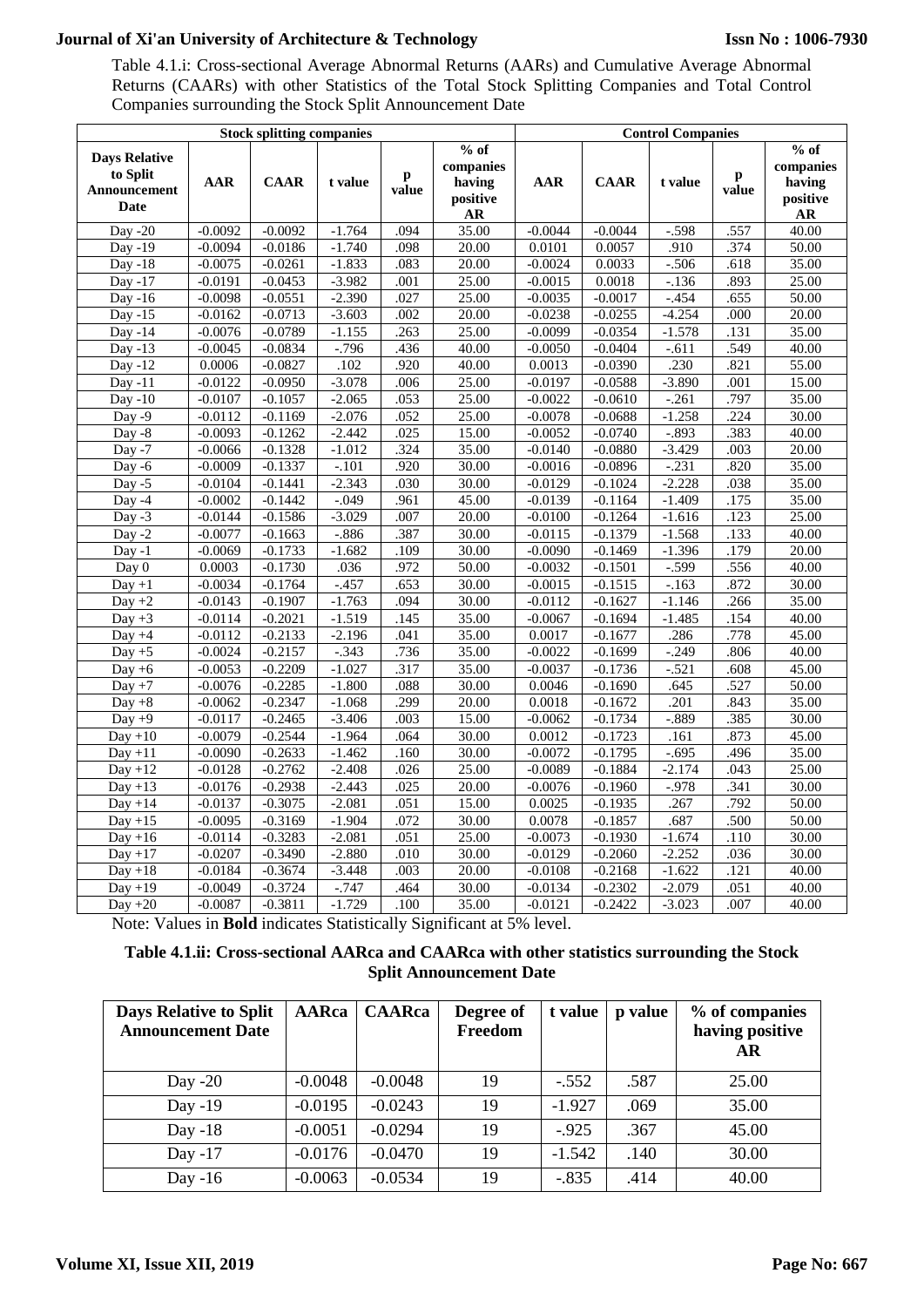**Issn No : 1006-7930**

| Day $-15$  | 0.0076    | $-0.0458$ | 19 | 1.333    | .198 | 75.00 |
|------------|-----------|-----------|----|----------|------|-------|
| Day -14    | 0.0023    | $-0.0435$ | 19 | .300     | .768 | 60.00 |
| Day -13    | 0.0005    | $-0.0430$ | 19 | .049     | .962 | 45.00 |
| Day -12    | $-0.0007$ | $-0.0437$ | 19 | $-.100$  | .921 | 40.00 |
| Day $-11$  | 0.0075    | $-0.0362$ | 19 | 1.687    | .108 | 65.00 |
| Day $-10$  | $-0.0085$ | $-0.0447$ | 19 | $-.908$  | .375 | 50.00 |
| Day $-9$   | $-0.0034$ | $-0.0481$ | 19 | $-.452$  | .657 | 50.00 |
| Day $-8$   | $-0.0041$ | $-0.0522$ | 19 | $-.699$  | .493 | 40.00 |
| Day $-7$   | 0.0074    | $-0.0448$ | 19 | .988     | .336 | 50.00 |
| Day $-6$   | 0.0007    | $-0.0441$ | 19 | .118     | .907 | 50.00 |
| Day $-5$   | 0.0025    | $-0.0416$ | 19 | .292     | .773 | 50.00 |
| Day $-4$   | 0.0138    | $-0.0278$ | 19 | 1.258    | .224 | 55.00 |
| Day $-3$   | $-0.0044$ | $-0.0322$ | 19 | $-.488$  | .631 | 45.00 |
| Day $-2$   | 0.0038    | $-0.0284$ | 19 | .324     | .750 | 40.00 |
| Day $-1$   | 0.0021    | $-0.0264$ | 19 | .309     | .761 | 65.00 |
| Day 0      | 0.0035    | $-0.0229$ | 19 | .352     | .729 | 60.00 |
| $Day +1$   | $-0.0019$ | $-0.0248$ | 19 | $-142$   | .889 | 50.00 |
| Day $+2$   | $-0.0032$ | $-0.0280$ | 19 | $-.450$  | .658 | 45.00 |
| Day $+3$   | $-0.0047$ | $-0.0326$ | 19 | $-0.736$ | .471 | 30.00 |
| Day $+4$   | $-0.0129$ | $-0.0456$ | 19 | $-1.936$ | .068 | 25.00 |
| Day $+5$   | $-0.0002$ | $-0.0458$ | 19 | $-0.019$ | .985 | 45.00 |
| Day $+6$   | $-0.0016$ | $-0.0473$ | 19 | $-.211$  | .835 | 40.00 |
| $Day + 7$  | $-0.0122$ | $-0.0595$ | 19 | $-1.321$ | .202 | 55.00 |
| Day $+8$   | $-0.0080$ | $-0.0675$ | 19 | $-706$   | .489 | 50.00 |
| Day $+9$   | $-0.0055$ | $-0.0730$ | 19 | $-.785$  | .442 | 45.00 |
| $Day + 10$ | $-0.0091$ | $-0.0821$ | 19 | $-1.563$ | .135 | 25.00 |
| $Day + 11$ | $-0.0017$ | $-0.0838$ | 19 | $-.138$  | .891 | 65.00 |
| $Day + 12$ | $-0.0039$ | $-0.0877$ | 19 | $-.648$  | .525 | 40.00 |
| $Day + 13$ | $-0.0100$ | $-0.0978$ | 19 | $-.903$  | .378 | 45.00 |
| $Day + 14$ | $-0.0162$ | $-0.1139$ | 19 | $-1.517$ | .146 | 30.00 |
| $Day + 15$ | $-0.0173$ | $-0.1312$ | 19 | $-1.454$ | .162 | 40.00 |
| $Day + 16$ | $-0.0041$ | $-0.1353$ | 19 | $-.567$  | .577 | 50.00 |
| $Day + 17$ | $-0.0078$ | $-0.1431$ | 19 | $-0.796$ | .436 | 40.00 |
| $Day + 18$ | $-0.0076$ | $-0.1506$ | 19 | $-1.323$ | .201 | 35.00 |
| $Day + 19$ | 0.0085    | $-0.1422$ | 19 | 1.094    | .288 | 55.00 |
| Day $+20$  | 0.0034    | $-0.1388$ | 19 | .578     | .570 | 50.00 |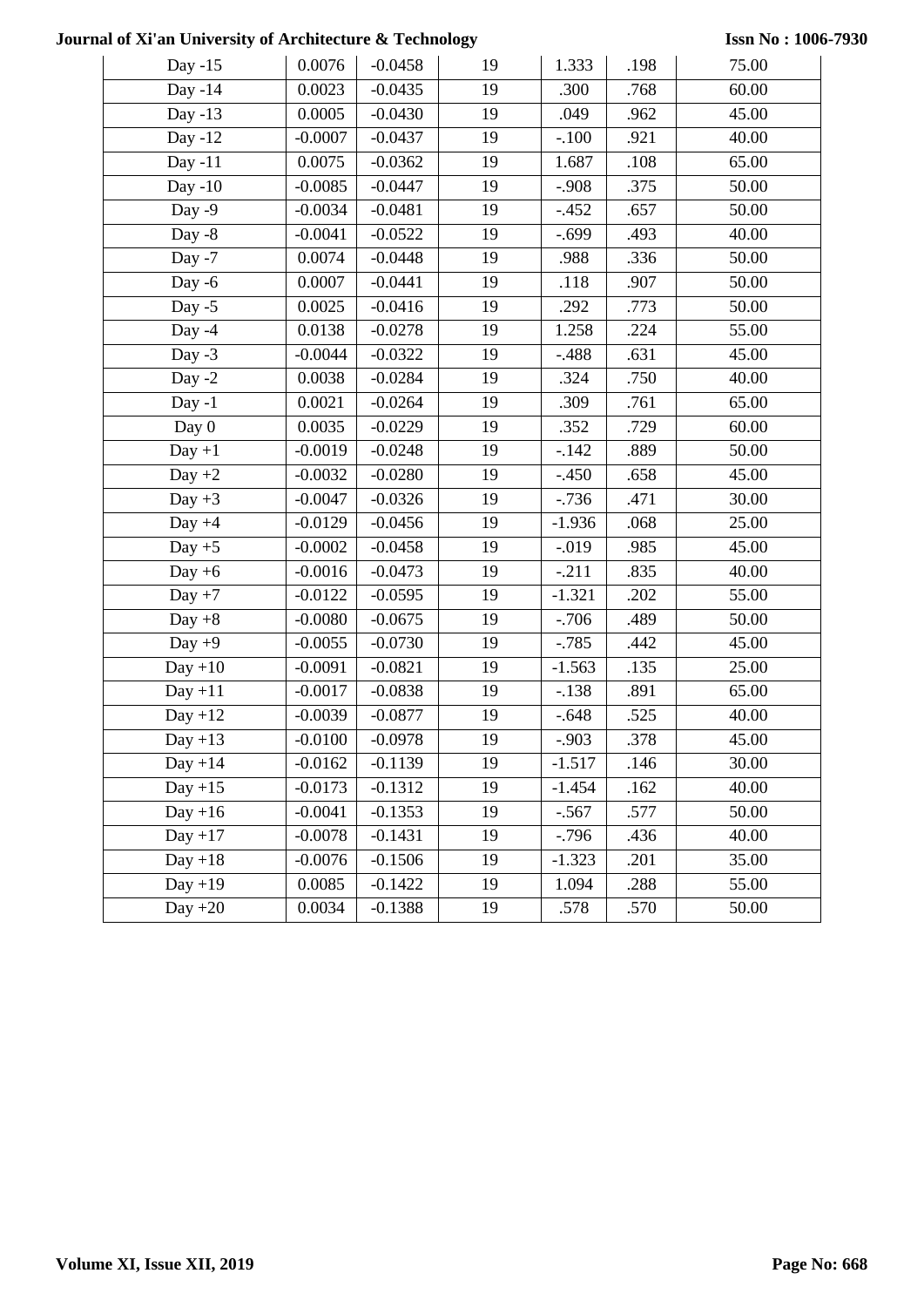

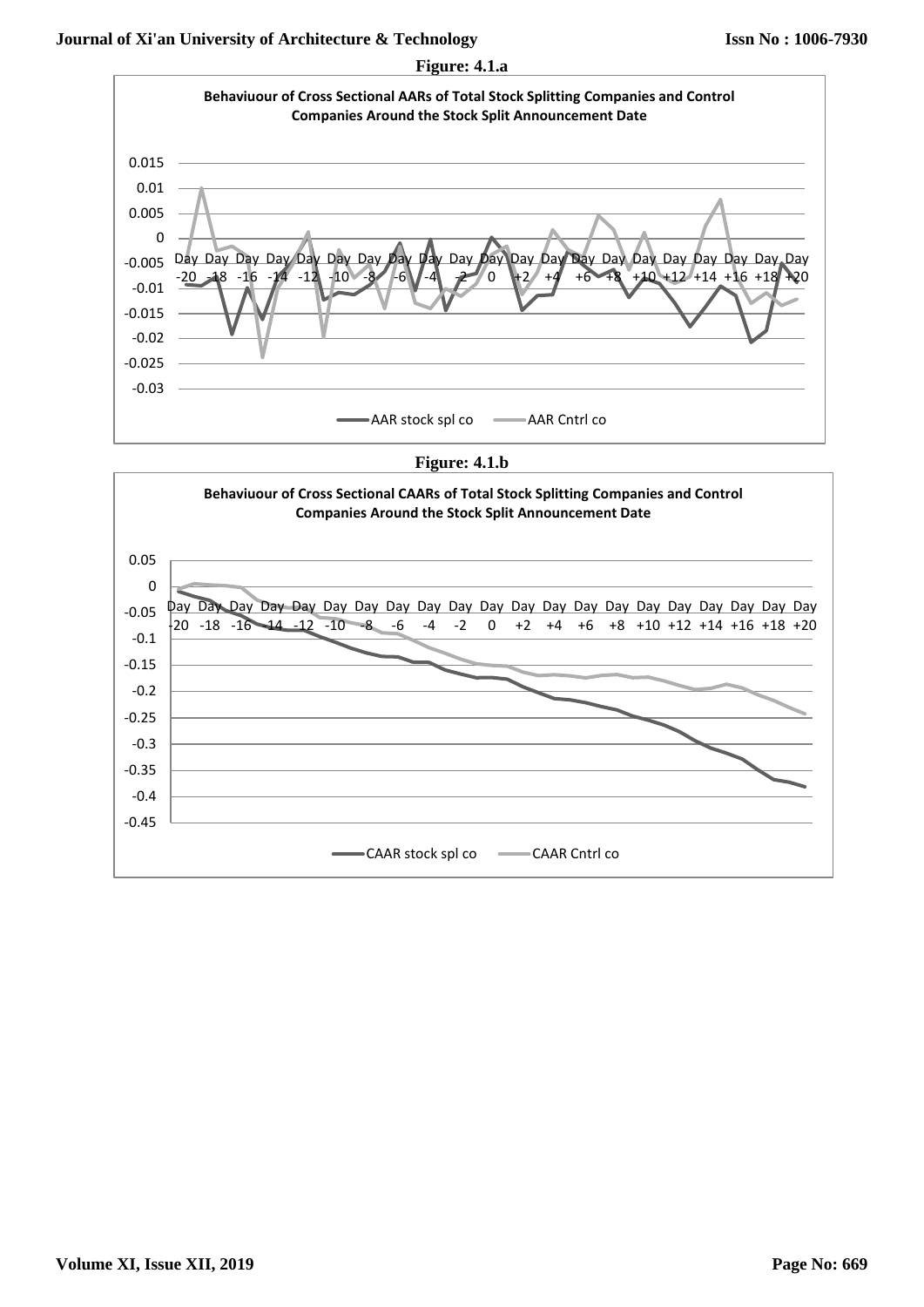